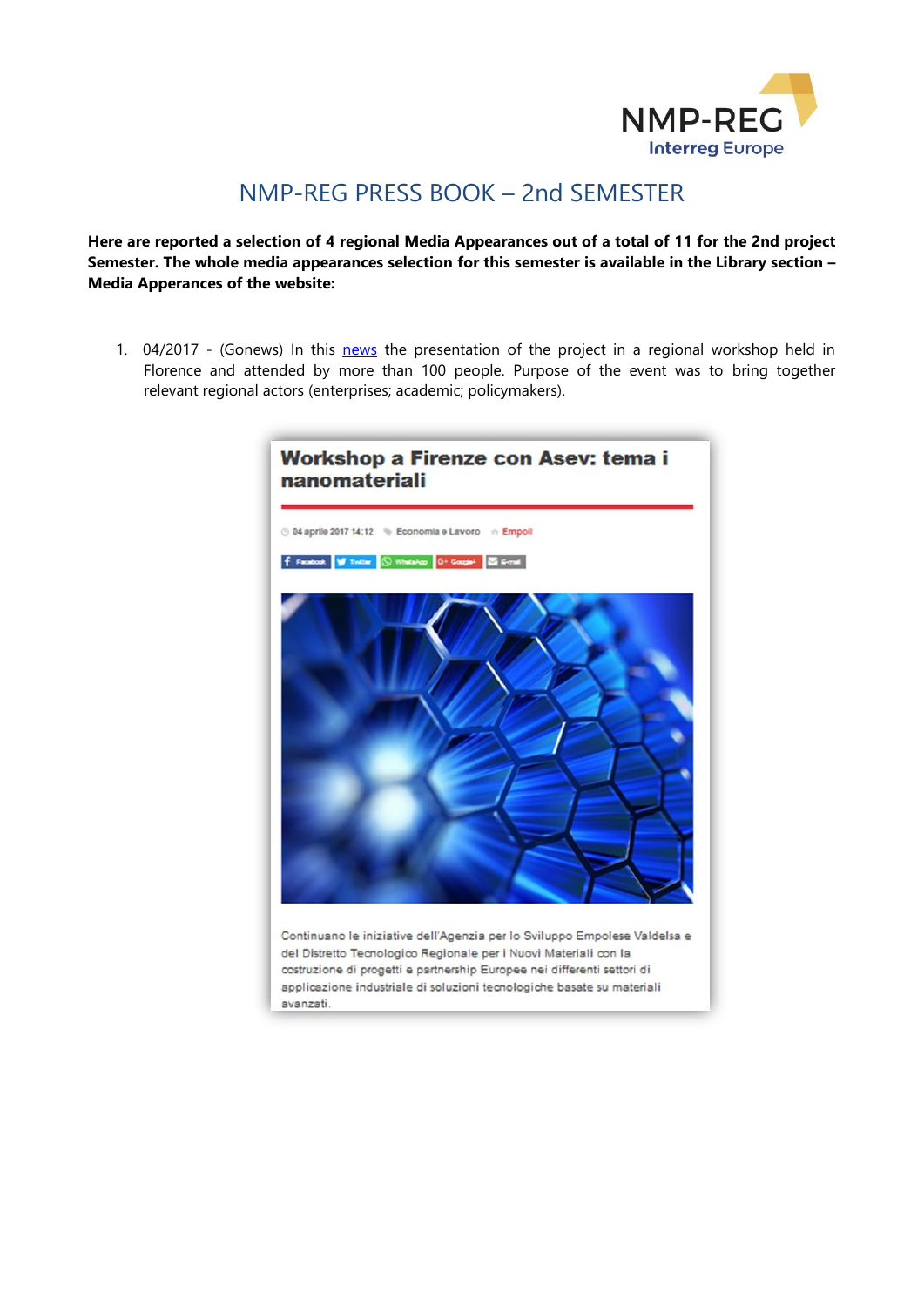

2. 01/2017 – (Correiodomnho) the [news](http://correiodominho.pt/noticias.php?id=99908&utm_source=dlvr.it&utm_medium=facebook) reports the description both of the project purposes and the 3<sup>rd</sup> meeting held in Braga.



3. 12/2016 (Werstoffzeitschrift) Project presentation within the newspaper "Werkstoffe in the Fertigung . Die Fertigungswelt von morgen. Here below, a screenshoot of the PDF newspaper. Here the [link](http://werkstoffzeitschrift.de/) for website.